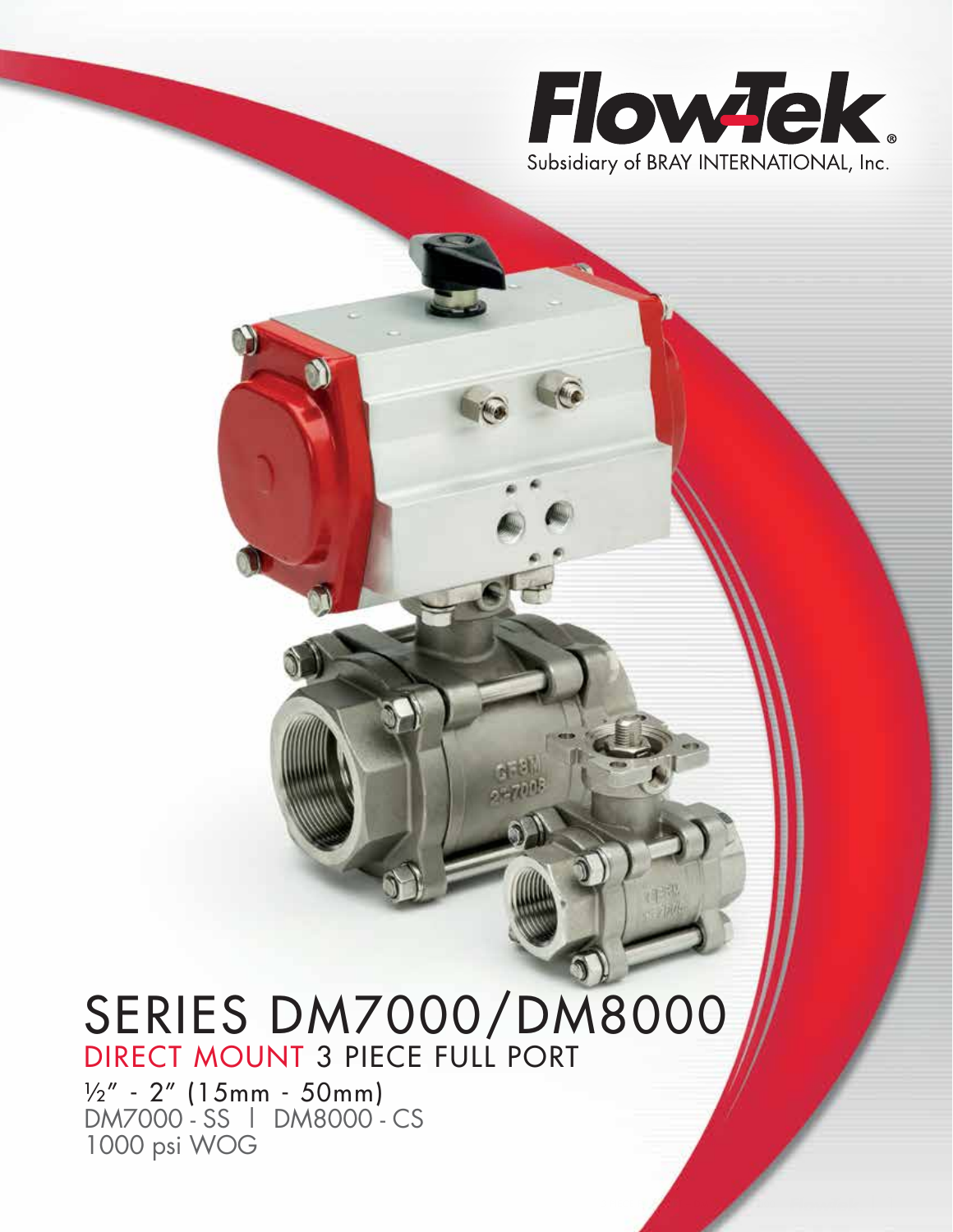## DM7000/DM8000 DIRECT MOUNT SERIES BALL VALVES

The Series DM7000/DM8000 design is based on the series 7000/8000 with extensive interchangeability of the majority of the parts between the two series.

In addition to all the features and options of the Series 7000/8000, the direct mount valve design reduces the number of parts, the overall envelope dimensions and hysteresis between the ball and actuator. The cast top flange ensures direct actuator mounting and is designed to the ISO 5211 standard. Actuation equipment can be easily and safely removed while the valve is under full line pressure. The integrated extension is equipped with a 1/8" NPT threaded vent hole for pressure relief or for fugitive emissions monitoring while in service.

Direct Mount valves are offered with the full range of interchangeable end connections including threaded, socket weld, butt weld, ASME Class 150 flanged and extended weld in place. These are the same end connections found in the standard 7000/8000 valves.

| Body 3 Piece                                                                    |
|---------------------------------------------------------------------------------|
| Full Port $\frac{1}{2}$ " – 2" (15mm - 50mm)                                    |
| Materials Stainless Steel CF8M*,<br><b>Carbon Steel WCB</b><br>& Special Alloys |
| Pressure Ratings 1000 WOG                                                       |
|                                                                                 |







NOTE: Series 8000 carbon steel valves are limited to -20°F.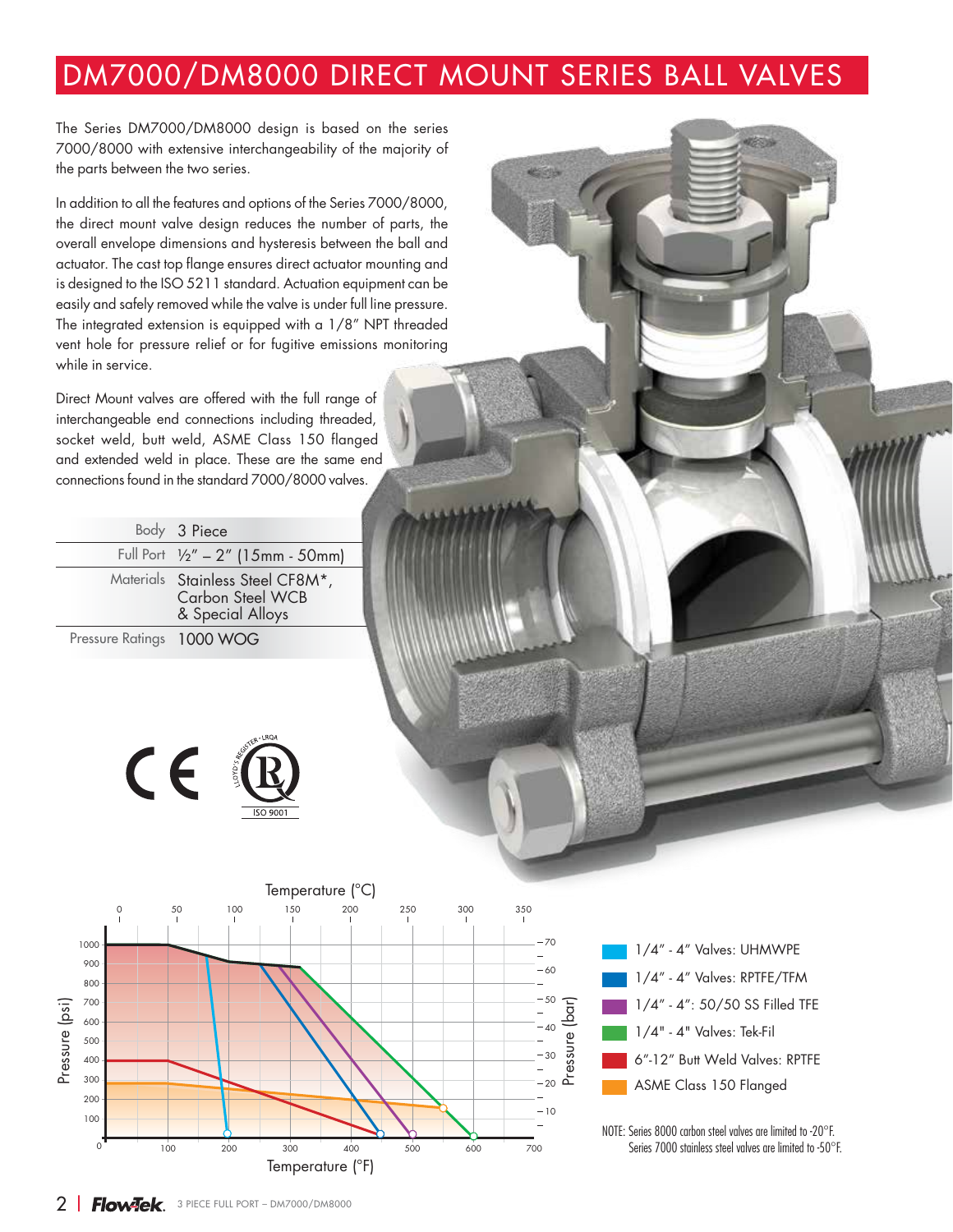| SPECIAL OPTIONS/SERVICES<br><b>Cavity Fillers</b><br>Deadman Handles<br>V Port Balls<br><b>Vented Balls</b> | 18<br>15<br>11<br>14 | <b>AVAILABLE END CAP CONNECTIONS</b><br>Threaded End<br>Socket Weld End<br>$\bullet$<br>Extended Socket Weld End<br>Butt Weld End (Schedule 40)<br>Extended Butt Weld End (Schedule 40) |
|-------------------------------------------------------------------------------------------------------------|----------------------|-----------------------------------------------------------------------------------------------------------------------------------------------------------------------------------------|
| <b>Chlorine Service</b><br>Polished Internals                                                               | 12<br>11             | Flanged End (ASME Class 150)                                                                                                                                                            |
| <b>Special Cleaning</b><br>Silicone Free                                                                    |                      |                                                                                                                                                                                         |
| Media Containment Units (MCU's)                                                                             | 5<br>40              |                                                                                                                                                                                         |
|                                                                                                             |                      |                                                                                                                                                                                         |

#### COMPONENTS AND MATERIALS

8

|                | ITEM/NAME            | <b>STAINLESS</b><br><b>STEEL</b>             | <b>CARBON</b><br><b>STEEL</b>                      | QTY.                     |  |  |
|----------------|----------------------|----------------------------------------------|----------------------------------------------------|--------------------------|--|--|
| 1              | Body                 | ASTM A351                                    | <b>ASTM A216</b>                                   | 1                        |  |  |
| $\overline{2}$ | End Cap <sup>*</sup> | Gr CF8M<br>ASTM A351<br>Gr CF8M <sup>*</sup> | <b>Gr WCB</b><br><b>ASTM A216</b><br><b>Gr WCB</b> | $\overline{2}$           |  |  |
| 3              | Ball                 | ASTM A351 Gr CF8M                            | 1                                                  |                          |  |  |
| 4 Seat         |                      | <b>15% RPTFE</b>                             |                                                    |                          |  |  |
| 5 Stem         |                      | ASTM A479 Type 316                           | 1                                                  |                          |  |  |
| 6              | <b>Body Seal</b>     | <b>TFM</b>                                   | $2 \bullet$                                        |                          |  |  |
| 7              | Spring Washer        | SS304                                        |                                                    | $\overline{4}$           |  |  |
| 8              | <b>Body Nut</b>      | <b>SS304</b>                                 |                                                    | $\overline{\mathcal{A}}$ |  |  |
| 9              | Body Bolt / Stud     | SS304                                        |                                                    | 4                        |  |  |

**•** Weld Ends use CF3M

| <b>ITEM/NAME</b>                               | <b>STAINLESS</b><br><b>STEEL</b> | <b>CARBON</b><br><b>STEEL</b> | QTY.        |  |  |  |
|------------------------------------------------|----------------------------------|-------------------------------|-------------|--|--|--|
| <b>Anti-Static Device</b><br>10<br>(not shown) | SS316                            |                               |             |  |  |  |
| Packing/Thrust Washer<br>11<br>Protector       | <b>PEEK</b>                      |                               |             |  |  |  |
| 12 Thrust Washer                               | TEK-FIL <sup>®</sup>             |                               | 1 ∙         |  |  |  |
| 14 Stem Packing                                | 15% RPTFE                        |                               | $3 \bullet$ |  |  |  |
| 15 Packing Gland Sleeve                        | SS304                            |                               | 1           |  |  |  |
| 18 Belleville Washer                           | SS301                            |                               | 2           |  |  |  |
| 19 Tab Lock Washer                             | SS304                            |                               | 1           |  |  |  |
| 26 Stem Nut                                    | SS304                            |                               | 1           |  |  |  |
| 40 Plug (optional)                             | SS304                            |                               | 1           |  |  |  |

• Recommended spare parts that are available as a packaged repair kit